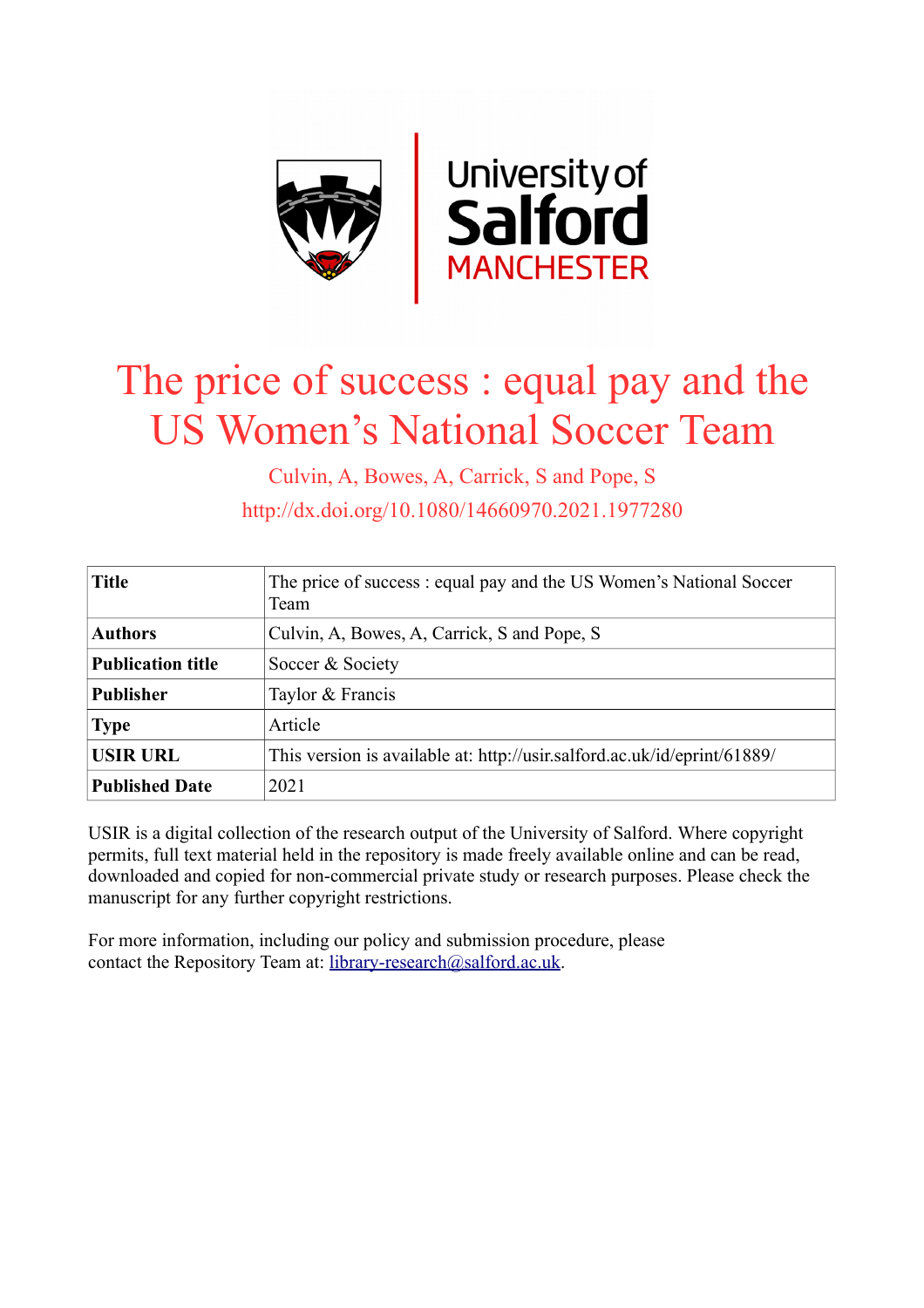

**ISSN: (Print) (Online) Journal homepage:<https://www.tandfonline.com/loi/fsas20>**

Routledge

## **The price of success: Equal Pay and the US Women's National Soccer Team**

**A. Culvin, A. Bowes, S. Carrick & S. Pope**

**To cite this article:** A. Culvin, A. Bowes, S. Carrick & S. Pope (2021): The price of success: Equal Pay and the US Women's National Soccer Team, Soccer & Society, DOI: [10.1080/14660970.2021.1977280](https://www.tandfonline.com/action/showCitFormats?doi=10.1080/14660970.2021.1977280)

**To link to this article:** <https://doi.org/10.1080/14660970.2021.1977280>

© 2021 The Author(s). Published by Informa UK Limited, trading as Taylor & Francis Group.



ര

Published online: 17 Sep 2021.

[Submit your article to this journal](https://www.tandfonline.com/action/authorSubmission?journalCode=fsas20&show=instructions)  $\mathbb{Z}$ 

**III** Article views: 147



 $\overrightarrow{Q}$  [View related articles](https://www.tandfonline.com/doi/mlt/10.1080/14660970.2021.1977280)  $\overrightarrow{C}$ 

[View Crossmark data](http://crossmark.crossref.org/dialog/?doi=10.1080/14660970.2021.1977280&domain=pdf&date_stamp=2021-09-17)<sup>で</sup>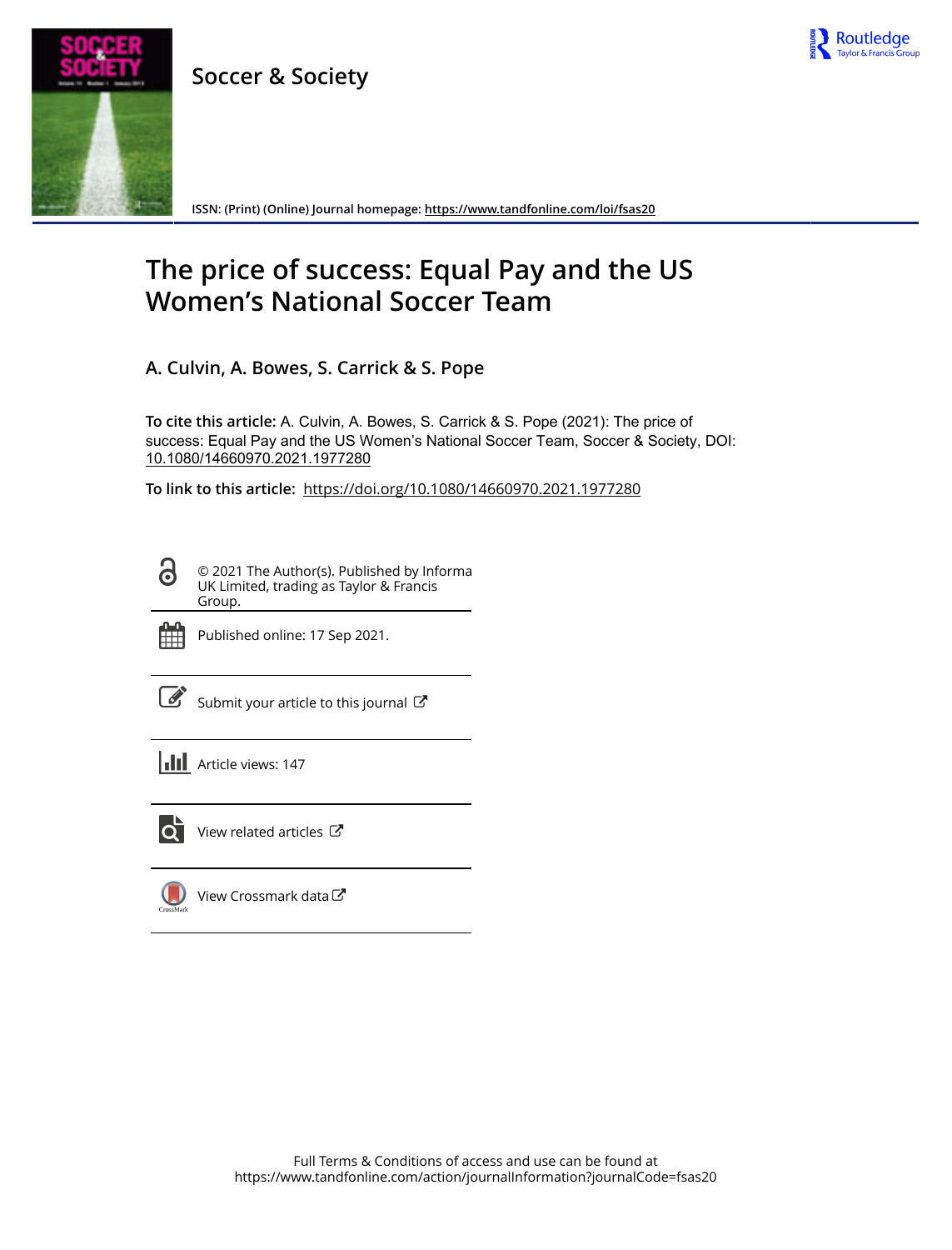Routledge Taylor & Francis Group

**a** OPEN ACCESS **a** Check for updates

### **The price of success: Equal Pay and the US Women's National Soccer Team**

A. Culvin<sup>a</sup>, A. Bowes D<sup>[b](#page-2-0)</sup>, S. Carrick<sup>c</sup> an[d](#page-2-0) S. Pope D<sup>d</sup>

<span id="page-2-0"></span>aUniversity of Salford; bNottingham Trent University; 'Sterling University; dDurham University

#### **ABSTRACT**

This commentary offers an analysis of the implications of the US Women' National team Collective Action lawsuit against the US Soccer Federation. The players filed the lawsuit based on two grounds: first, that the US Soccer Federation violated the Equal Pay Act by paying them less than the men's national team and second, that the federation discriminated against them under Title VII of the Civil Rights Act 1964, specifically in regard to workplace conditions. In this article, we discuss three interrelated aspects: (1) the legal implications of either the success or failure of the dispute; (2) playing and workplace conditions; and (3) the gendered meanings of equal pay and its socio-cultural implications. These significant challenges require analysis to understand potential implications of the outcome for women's football, and beyond. Recommendations are made for governing bodies and football clubs, in addition to possible future research directions for academics. We reflect upon the gendered, social and sporting meaning of equal pay for continuing the momentum of women's football, highlighting the need for the most successful women's football team in the world to achieve parity if we are to continue advancing gender equality in a 'new age' of women's sport.

#### **KEYWORDS**

equality; equal pay; gender; soccer; women's football

#### **Introduction**

Over the last decade, significant changes have impacted the political, social and economic field(s) of women's football.<sup>[1](#page-9-0)</sup> These changes have meant a surge in interest across the globe in the development of the sport, underlined at the 2019 World Cup which documented record breaking viewing and attendance figures – over one billion people tuned in to watch this tournament.<sup>2</sup> Progress across the sport has looked set to continue, and women's football has professionalized or semiprofessionalized in many countries across the world. Formal professional leagues exist most notably in the USA, England, Germany, and Norway, but professionalization processes are apparent in countries such as Brazil, Argentina, Spain, and Japan, who plan to launch an inaugural professional league in 2021. However, the spread of coronavirus (COVID-19) to nearly every country in the world could slow, and perhaps halt, the progress of women's football across the globe, and exaggerate inequalities throughout the game.<sup>[3](#page-9-2)</sup> In an attempt to mitigate the impact of COVID-19, the US-based professional National Women's Soccer League (NWSL) hosted a 25-game Olympic style tournament, launched on the 29 June 2020, to build on the leagues 2019 momentum[.4](#page-9-3) This is in stark contrast to the FA Women's Super League season, which was terminated with little consideration or innovation to support women's professional football in England,<sup>[5](#page-9-4)</sup> as was the case in a number of other countries including Spain, France and Italy.<sup>[6](#page-9-5)</sup>

**CONTACT** A. Culvin a.culvin@salford.ac.uk Maxwell Building, University Road, Manchester, M5 4WT

© 2021 The Author(s). Published by Informa UK Limited, trading as Taylor & Francis Group.

This is an Open Access article distributed under the terms of the Creative Commons Attribution-NonCommercial-NoDerivatives License (http:// creativecommons.org/licenses/by-nc-nd/4.0/), which permits non-commercial re-use, distribution, and reproduction in any medium, provided the original work is properly cited, and is not altered, transformed, or built upon in any way.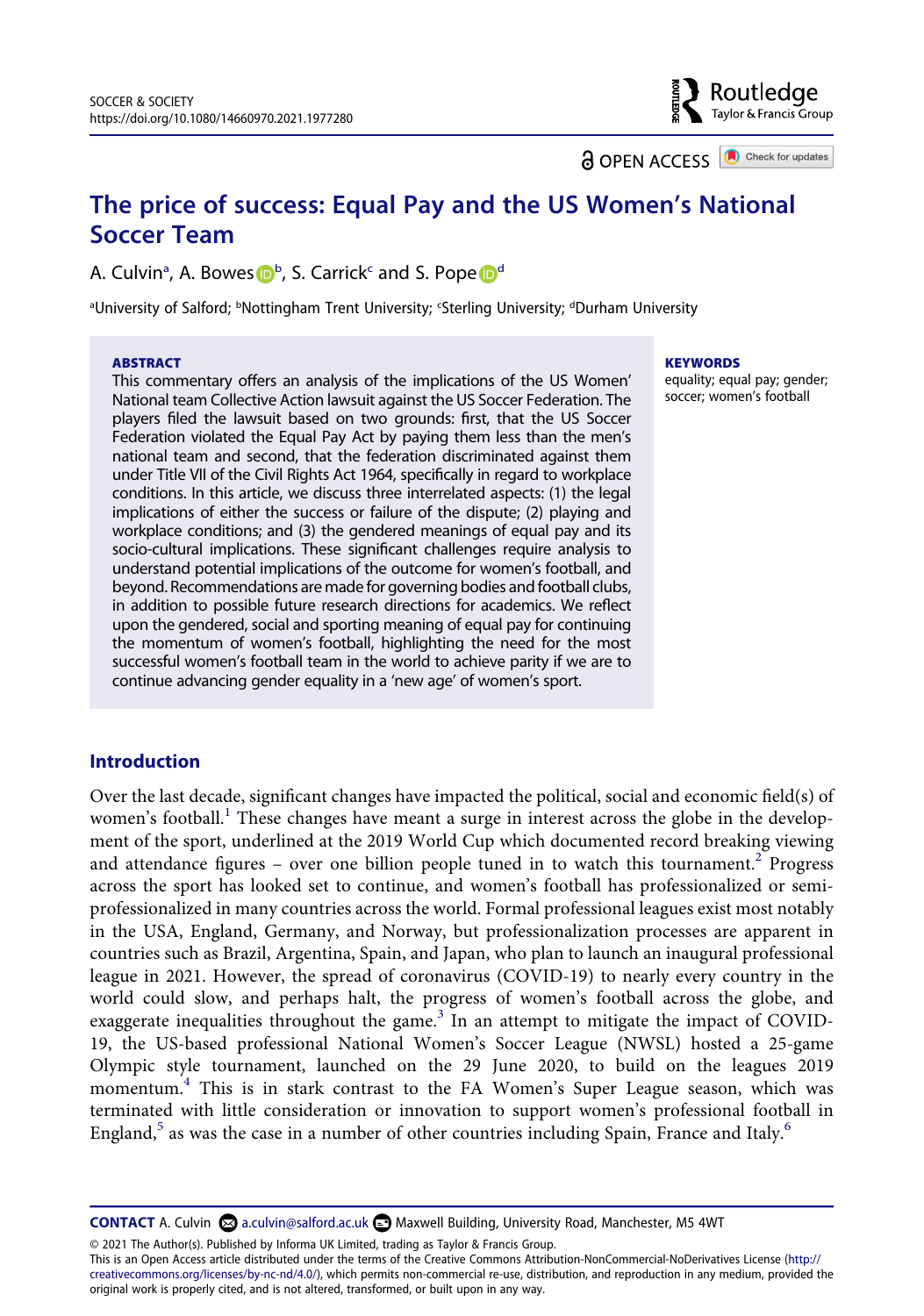At the forefront of women's football is the USA, given its unrivalled success on the international stage. The United States Soccer Federation (USSF) selects, trains, funds and manages the various US national soccer teams, including the United States Women's National Team  $(USWNT)$ .<sup>7</sup> The USWNT have consistently been ranked the best team in the world amassing a total of 4 World Cup medals and 4 Olympic Golds. However, this long history of international success did not automatically transfer into a financially secure domestic league and there have been three iterations of professional women's soccer leagues. The USSF sets out stipulations for the status of soccer leagues: for the women's league, it must have 8 teams competing across 3 time zones, to be sanctioned by the federation as Division 1 in the American soccer pyramid.

The 8-team Women's United Soccer Association (WUSA) league operated from 2001–2003, following the success of the 1999 Women's World Cup and a boom in soccer participation for girls across the country.<sup>8</sup> The league was sanctioned by the USSF in 2000. However, despite attracting the biggest stars of the sport, overspending and poor attendances coupled with failures to attract top sponsors and media deals contributed to its failings.

Women's Professional Soccer (WPS) followed, from 2009 to 2012. Launched during a recession, with a more cautious approach but still big ambitions. The league's commissioner felt the WPS's affordable approach at this time would benefit the sport, attracting new fans who, in healthier economic times, would consider the league a lower priority.<sup>[9](#page-9-8)</sup> Despite a media deal with Fox Soccer and a league sponsor, as well as club salary caps, the WPS was plagued by some similar problems of its predecessor, not only financial but legal, and also in part due to the sports un-Americanness, and association with maleness.<sup>10</sup> With only 5 teams in operation during the final season, the USSF did not sanction the league, and it folded in 2012. Finally, the inception of the National Women's Soccer League (NWSL) in 2013, managed by the USSF, has been more successful, the competition now entering its seventh year.

The success of the USWNT has somewhat glossed over inequities that continue to present challenges for women's soccer.<sup>[11](#page-9-10)</sup> Indeed, if professionalization is a measure of success then men are far more successful, while women face a very different set of career options.<sup>[12](#page-9-11)</sup> This is perhaps most evident in disparities of pay and work conditions between men and women at work. In one of the highest profile challenges to inequitable pay and work conditions in women's professional sport, the USWNT Players Association – formed in part to deal with labour and contract issues $13$  – filed a gender discrimination lawsuit against the USSF on the 8 March 2019. In this, 28 players allege that the USSF engages in institutionalized gender discrimination and that has caused, and perpetuated, gender-based disparities in nearly every aspect of their employment.<sup>14</sup> This commentary starts with the premise of the lawsuit. We then draw attention to the gendered, social, and sporting meanings of equal pay, playing and workplace conditions. Finally, drawing on a sociocultural and legal analysis, we highlight the importance of achieving equal pay for the most successful women's football team in the world.

#### **The USWNT's legal battle for equality**

In 2016, the pursuit of equal pay and working conditions by the USWNT commenced through an Equal Employment Opportunity Commission (EEOC) complaint. This 'Equal Play, Equal Pay' campaign sought to bring these issues to the forefront of the media. However, the complaint was to a certain extent administrative – under US Federal law, employees must exhaust their remedies through the EEOC, before seeking resolution through the courts.<sup>15</sup> After failed mediation and exhaustion of EEOC remedies, on 5 February 2019 the USWNT were issued with a 'right to sue' letter, which signified that there were sufficient grounds to bring the issue to federal court.<sup>16</sup> The USWNT had 90 days to file a complaint and did so on 8 March 2019, aptly known as International Women's Day. Following further failed mediation in August 2019, the USWNT were certified as a class (allowing one or more claimants to file a lawsuit on behalf of a larger group) in November of the same year.<sup>[17](#page-9-16)</sup> It is perhaps notable that prior to this litigation, former U.S. women's goalkeeper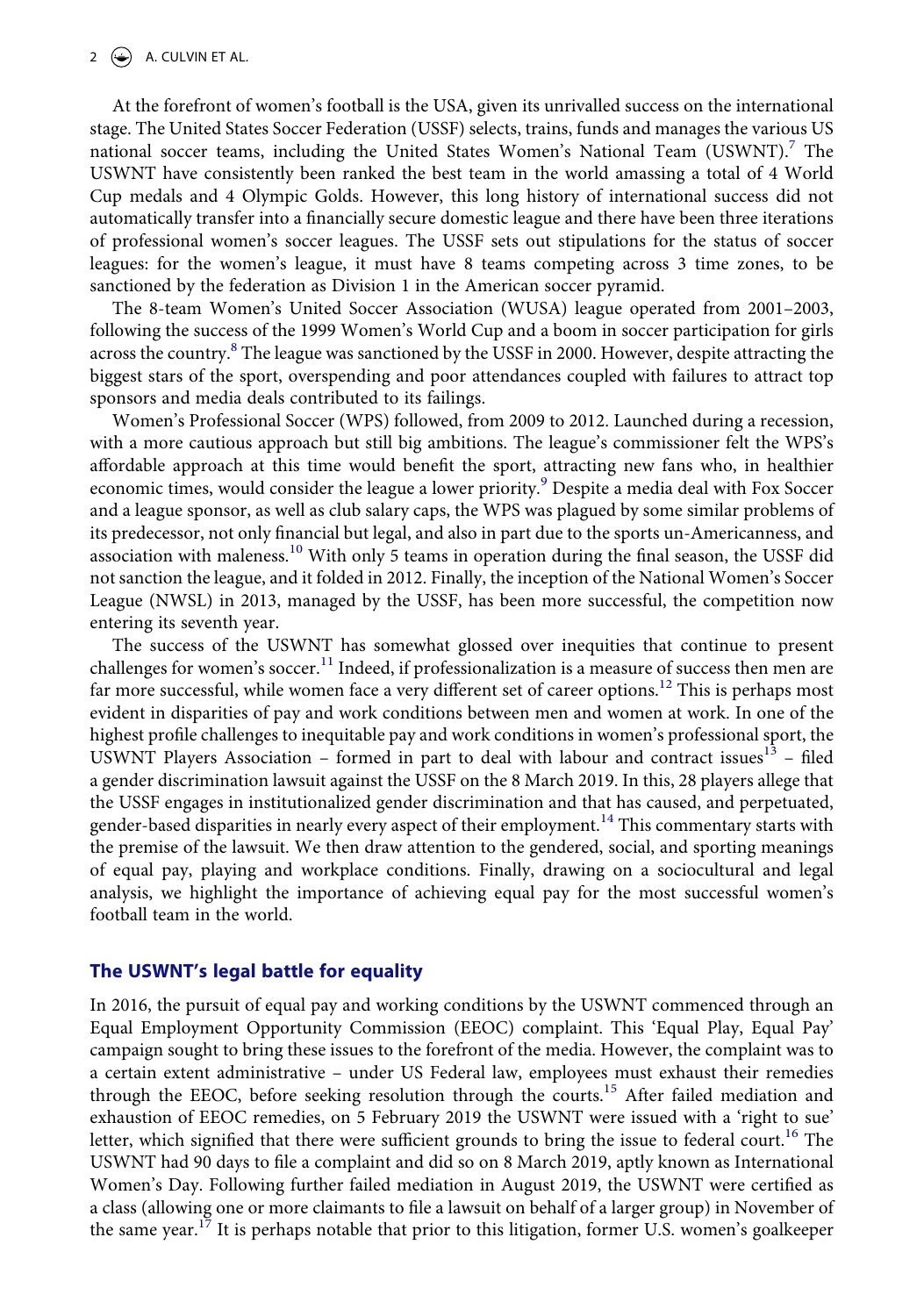Hope Solo filed a lawsuit in 2018 under parallel Equal Pay claims. However, Solo did not sign on as a plaintiff in the current case, citing that she believed her case was stronger due to the fact she did not sign up to the collective bargaining agreement which her former teammates had.<sup>[18](#page-9-17)</sup> At present, Solo's case is currently 'administratively closed pending further order' following a request by the goalkeeper and U.S. Soccer to stay the proceedings until the outcome of the U.S. women's team's summary judgement. Although at present, the outcome of that is a negative one, Solo's equal pay motion can be said to have spearheaded the US women's national team's campaign and is illustrative of the continuing pursuance and desire for equality in football.<sup>[19](#page-9-18)</sup>

In February 2020, both the USSF and the USWNT filed motions for a summary judgement. Under the Federal Rules of Civil Procedure, the party must show that there is 'no genuine dispute as to any material fact' and that the party is 'entitled to the judgment as a matter of law.'[20](#page-9-19) The court may grant a full summary judgement or a partial one, where some factual issues are ruled upon whilst judgement on others are reserved for trial. The USWNT's motion presented the work of an economic expert which stated they could be owed \$66 million in damages.<sup>[21](#page-9-20)</sup> The USSF's motion caused particular controversy, suggesting that the men's game required a higher level of skill, speed and strength than the women's game.<sup>22</sup> Following the backlash, USSF president Carlos Corderio resigned. On 1 May 2020, the summary judgement in relation to the alleged violations was held. The outcome and legal implications of this matter will be discussed below. This case represents the most significant and high-profile legal challenge of gender discrimination in women's sport to date.

The first claim asserted that the USSF had breached s206 the Equal Pay Act, which prohibits discrimination on the basis of gender. This stated:

"No employer . . . shall discriminate . . . between employees on the basis of sex by paying wages to employees . . . at a rate less than the rate which he pays wages to employees of the opposite sex . . . for equal work on jobs the performance of which requires equal skill, effort and responsibility and which are performed under similar working conditions."[23](#page-9-22)

The second claim was that the USSF had breached the Civil Rights Act (1964), specifically Title VII which prohibits discrimination during the course of employment on the basis of sex.<sup>24</sup> Before assessing the outcome of these claims, it is useful to broadly outline the USWNT and the US Men's National Team (USMNT) Collective Bargaining Agreement's (CBA) – terms and conditions of a contract that have been collectively negotiated for the benefit of the whole party (whether that is a team, in this case, or a league), and not on an individual basis. $^{25}$  $^{25}$  $^{25}$ 

The 'current' CBA for the USMNT was agreed on the 20 November 2011 and expired on the 31 December 2018 (the USMNT have continued to be compensated on the basis of this agreement).<sup>26</sup> The agreement is founded upon the 'pay-to-play' principle. Thus, players are only compensated when they attend training camps or make the roster, whilst the USSF is under no obligation to schedule matches or enter teams in tournaments.<sup>27</sup> Players receive bonuses based upon performance. The highest bonuses are available in the World Cup, where qualification sees the player pool receive \$2.5 million plus an additional \$68,750 bonus for each rostered player.<sup>28</sup> A semi-final appearance would earn the player pool over \$5 million, whilst making the final would see this increase to over \$9 million.

The WNT's CBA, valid from the 1 January 2017–31 December 2021, is not based upon this 'payto-play' model. Instead, 20 contracted athletes earn a base salary of \$100,000 and an additional salary of  $$62,000 - $67,000$  for playing in the NWSL.<sup>29</sup> The highest of performance related bonuses also comes from the World Cup. The WNT receive a qualification bonus of \$37,500 and the same sum for appearing on the roster.<sup>30</sup> A gold medal earns the player pool \$2.2 million, with silver earning \$1 million, and \$500,000 for bronze. These figures are significantly lower than what the MNT receive, and this is further exemplified by the fact FIFA paid the winners of the men's World Cup \$38 million (2018) and the women's winners \$4 million (2019). The provisions for health insurance, maternity pay and a good faith clause to schedule a minimum number of games serve to reinforce the argument that women athletes require these guarantees. $31$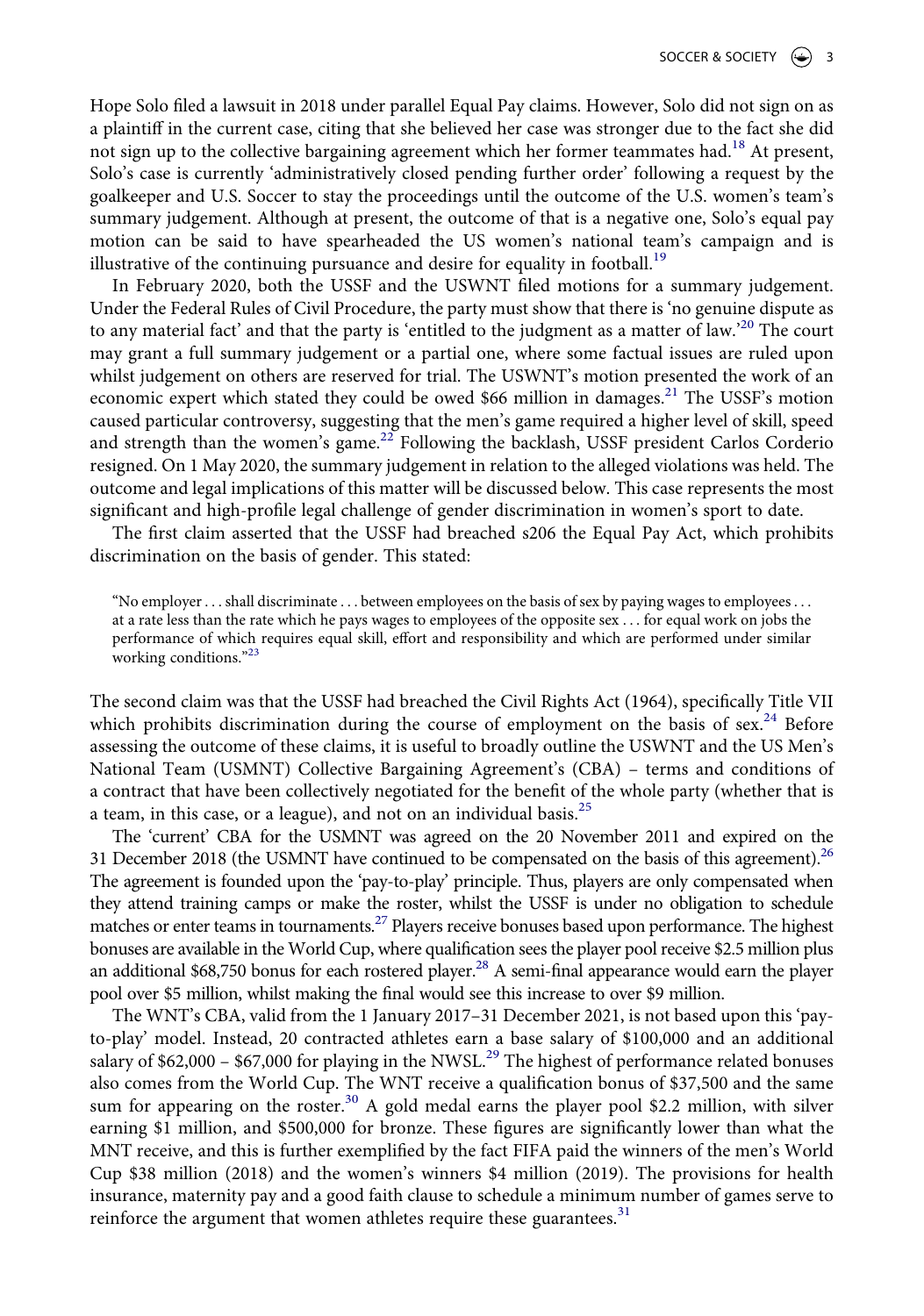#### $4 \quad (*)$  A. CULVIN ET AL.

For a successful claim under the Equal Pay Act, the plaintiff must establish that they performed equal work, under similar working conditions and that the MNT were paid more. The WNT ascertained that they were paid less on the basis that the WNT CBA provides lower bonuses for friendlies, World Cup competitions and other tournaments. Their argument was strengthened by illustrating potential earnings should they have been compensated under the same CBA as the MNT, even when fringe benefits such as health insurance were included.<sup>32</sup> This figure totalled over \$66 million in backpay owed to the player pool.<sup>[33](#page-10-7)</sup> The USSF argument focused on total compensation paid to players under their respective CBA's. By assessing total compensation paid during the contested period between 2015 and 2019, the WNT earned \$220,747 per game whilst the MNT earned \$212,639 per game.<sup>34</sup> This argument is strengthened by the fact that US employment law defines wages as: 'all forms of compensation ... and whether called wages, salary, profit sharing, expense account, monthly minimum, uniform cleaning allowance, hotel accommodations, use of company car, gasoline allowance, or some other name.'[35](#page-10-9) Wages also include fringe benefits such as 'medical, hospital, life insurance and retirement benefits.['36](#page-10-10)

At the class certification stage, the court had ruled:

"it could not conclude that no discrimination had occurred solely on the fact that the WNT players received more compensation because to do so would lead to an absurd result where an employer who pays a woman \$10 per hour and a man \$20 per hour would not violate the EPA . . . as long as the women negated the disparity by working twice as many hours."[37](#page-10-11)

This point is pivotal – the WNT earned more because they worked more and won more. However, since the class ruling, the court held the plaintiffs had sufficient time to prove the above point. At the summary judgement, the evidence presented did not do so. During class period, WNT played 111 games and made \$24.5 million, \$220,747 per game. MNT played 87 games and made \$18.5 million,  $$212,639$  per game.<sup>38</sup> Thus, the downfall of the EPA claim was based upon the reality that during the class period, the WNT earned more than the MNT and a successful claim requires the plaintiff to prove they earned less than the men.

Title VII prohibits discrimination in employment on the basis of sex (or race, colour, religion and national origin)[.39](#page-10-13) The WNT claim was based upon unequal working conditions in relation to field surfaces and travel conditions.<sup>[40](#page-10-14)</sup> Under Title VII, the burden of proof falls upon the plaintiff. If this burden is proven, then it transfers to the defendant to provide a legitimate, non-discriminatory reason for the difference in working conditions.<sup>41</sup> In the case of field surfaces, the WNT contented that they were made to compete on inferior surfaces (artificial turf) more often than their male counterparts who had temporary grass installed on a more regular basis.<sup>[42](#page-10-16)</sup> During 2015–2019, there were two periods on which the WNT played more frequently on artificial turf. The first was after the 2015 World Cup during the Victory Tour, where 7 of 10 matches were played on artificial turf, whilst second period was for three friendlies between July and October 2017.<sup>43</sup> The USSF provided the defence that the rationale for this was 'to spread its Senior National Team games across various cities in various regions of the country, the relatively large number of games required to be played in a relatively short period of time during fall and winter, and the desire to prioritize venues with grass fields for 2016 in preparation for the Olympic Games all played a role in the number and concentration of games on artificial turf.<sup>44</sup> As to why it did not instal temporary grass, as has often happened with the MNT, the USSF submitted evidence to illustrate 'that it did not anticipate generating enough revenue from those matches to make it financially prudent to install temporary grass over the turf at those venues, nor did USSF believe doing so would be necessary to attract opponents.['45](#page-10-19) These were held to be legitimate and non-discriminatory reasons.

In relation to Charter Flights, the WNT contended that the MNT were provided with charter flights more frequently and more money was spent on air fare and hotels, despite the WNT playing more. From 2015–2020, the USSF spent \$9 million on flights for the MNT and \$5 million for the WNT. On this basis, the court ruled the WNT had established a prima facie case of discrimination.[46](#page-10-20) Thus, the burden of proof shifted to the USSF to provide a legitimate, non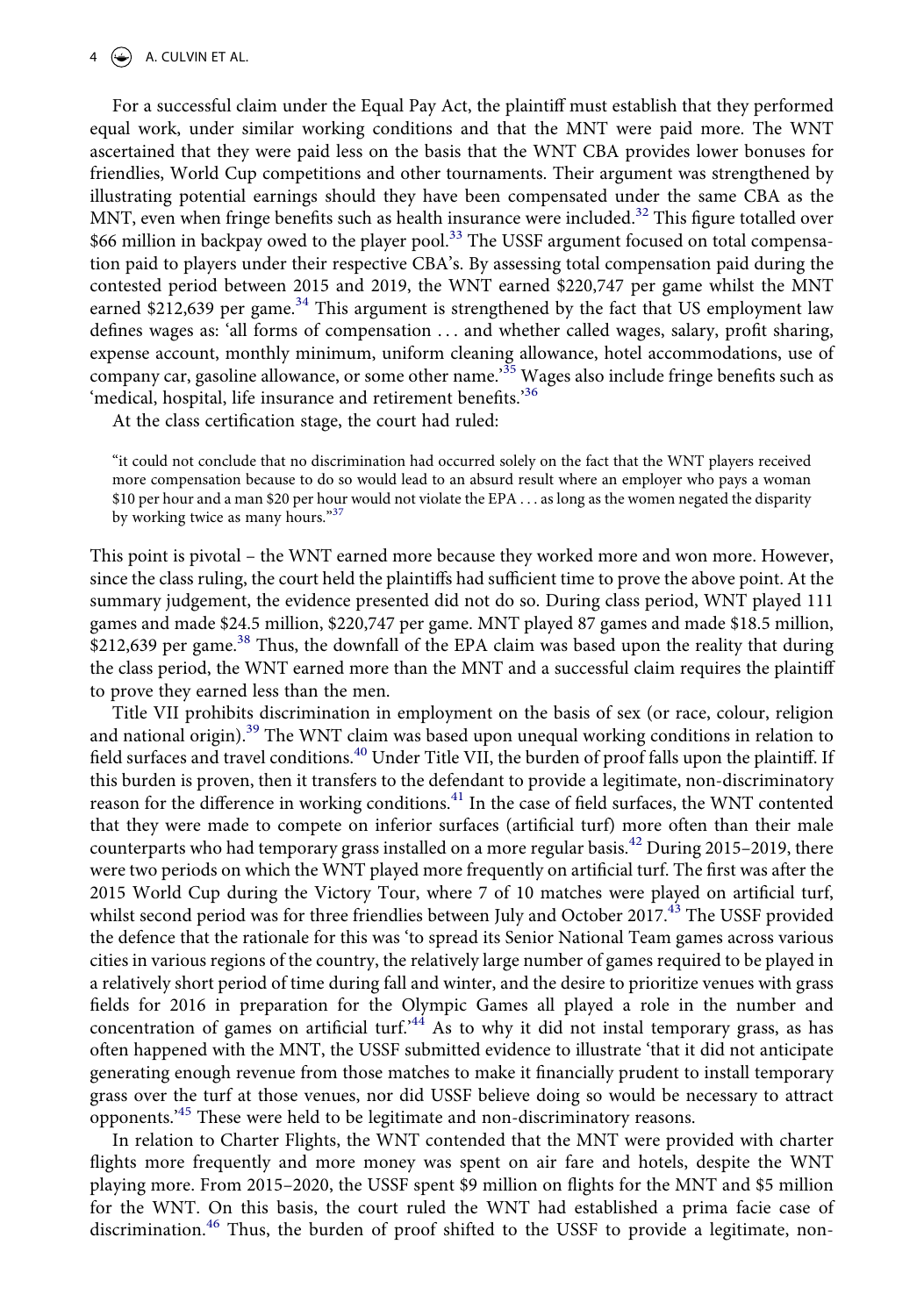discriminatory reason. Various reasons were put forward, the most prominent being that charter flights were used more often to give the struggling MNT side a competitive advantage. This justification is perhaps the ultimate example of the price the success the WNT are paying for their performances. The struggling MNT's performances were used as an excuse for the discriminatory treatment, despite the WNT's unprecedented success. This argument was described as 'weak' and 'implausible' and due to the evidence provided by the plaintiff, was sufficient to raise a genuine dispute.<sup>[47](#page-10-21)</sup> In order to avoid this issue going to trial, the WNT and US Soccer came to an agreement upon working conditions in April 2021, which guarantees women the same access to facilities, training and professional support as their male counterparts. Having agreed upon this, the WNT have cited that their focus will now turn to appealing the Court's equal pay  $decision<sup>48</sup>$  $decision<sup>48</sup>$  $decision<sup>48</sup>$ 

#### **Discussion**

From an economic position, although we might consider that an organization such as the USSF might decide to allocate its resources in a variety of ways. One such way could be financially supporting a less successful component of the 'business' (in this case, the men's team), to try and support performance improvements. The key point of contention here is whether or not the law allows this approach. Similarly, a consideration of 'supply and demand', including an understanding of revenue generation by each team, would seem a useful economic position to unpick, in relation to the lawsuit. It has been reported that the WNT games have generated more revenue than the MNT: \$50.8 million compared with \$49.9 million between 2016 and 2018.<sup>49</sup> The then-president of the USSF, Carlos Cordeiro, challenged this notion in an open letter and fact sheet, highlighting that the WNT was only in profit for the years of 2016 and 2017, operating at a net loss of \$27.5 million in the ten years between 2009 and 2019.<sup>[50](#page-10-24)[51](#page-10-25)</sup> However, it can be difficult to determine the exact income generation of each team, especially when considering that the USSF sells broadcast and sponsorship rights for both the WNT and MNT together. The focus of this analysis moves beyond the economic argument, and centres on the understanding that the start point for women in sport is always one on the back foot; histories of women's sport highlight their subordinate position, and it has long been noted that women have been systematically and ideologically excluded within many sport cultures across the globe.<sup>52</sup> Thus, even in the US, where soccer has been considered secondary amongst men, allowing women to carve out a space as the global powerhouse,  $53$  sport continues to operate as a 'male preserve'.<sup>[54](#page-10-28)</sup> The women's team is penalized for outperforming the men's team; this is used to justify the men's team needing more resources and investment. Therefore, when women get paid to play sport, the precedent has always been to undervalue them. With that in mind, the following section will now consider the underpinnings and implications of the USWNT equal pay lawsuit, centring on pay and work conditions for these athletes with the latter focussing specifically on health care and childcare.

#### **Pay conditions in women's football**

Football is a highly precarious occupation, fraught with insecurities, lacking long-term security and career advancement is never secure.<sup>[55](#page-10-29)</sup> In the context of women's football, uncertainty is increased due to gender, lack of resource allocation and policy provision.<sup>56</sup> A written contract is the formalization of the relationship between athlete and organization.<sup>[57](#page-10-31)</sup> The stakes are incredibly high for athletes not only in terms of financial incentives on offer but popularity, prestige and recognition.[58](#page-10-32) In 2017, International Federation of Professional Footballers (FIFPRO) reported that in women's football globally, written and detailed contracts are rare, and most of the payments are generally paid less than \$600 per month (after tax).<sup>59</sup> Within this report concerns of players included: childcare, economic remuneration, contract length and post-career playing options. Data reported that women footballers rely heavily on their national team income, as 49.5% of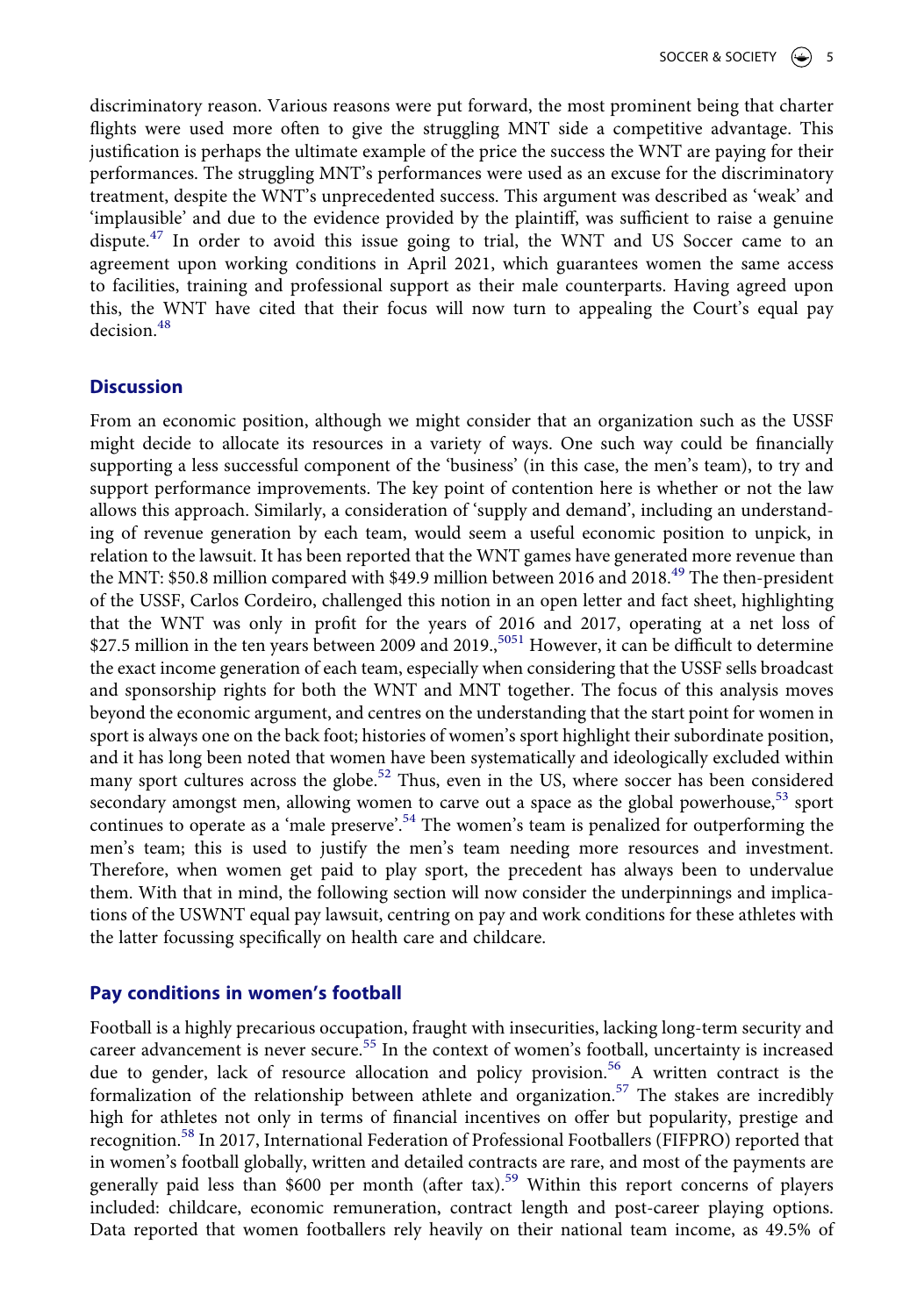players are not remunerated by their clubs.<sup>[60](#page-10-34)</sup> Half of all elite players are thus salaried by their clubs, but of these 60% receive less than \$600 per month. The 2020 FIFPRO women's football report, titled 'Raising Our Game', built on the 2017 research and highlighted women footballers call to action: fair treatment, decent work, equal opportunities and the right to viable career paths as professionals in the industry.<sup>61</sup> Whilst pay conditions were improving for women in the game, 3.6% of the 186 players who participated in the survey – women competing at the World Cup and playing at the top of the game – reported not receiving any money to play.<sup>[62](#page-10-36)</sup>

Whilst the USWNT are not affected by the low/no pay identified in these reports, it is important to note that at the highest level of women's football, pay inequity is evident in real time: in 2018, the FIFA council increased the Women's World Cup 2019 prize money to \$50 million. FIFA's increased investment is significant for the women's game, although the increase can be considered negligible. In 2018 FIFA increased the prize money for the men's World Cup 2018 from \$42 million to \$400 million. At domestic level in the USA professional leagues there are stark pay disparities. In 2020, it was reported that the maximum salary for representing a club in the NWSL was \$50,000, while the minimum was \$20,000.<sup>63</sup> As the 2020 FIFPRO report indicates this salary is substantial compared with women footballers globally; however, the annual mean wage in the USA in 2020 was \$56,310.<sup>64</sup> Comparatively, the average base salary in the MLS in 2019 was \$345,867.<sup>65</sup> As described in the court filing, a hypothetical situation was mapped out where each team played 20 friendly matches and won all of them. The USWNT would take home 38% of the income received by the USMNT: compared to the USMNT's \$263,320, or \$13,166 per game, the USWNT would earn a maximum of \$99,000, or \$4950 per game. $66$ 

This backdrop is central to understanding the gendered pay inequalities in which professional soccer in the USA operates, prior to the signing of the CBA agreement. Despite Judge Klausner's decision that the USWNT could not prove wage discrimination, there are clearly strong sociocultural conditions that underpin the USWNT CBA that devalue and undermine women: the women had initially rejected a similar CBA to the one offered to the men's team, as noted in the legal proceedings. When we consider the average club earnings for male and female professional soccer players in the USA, it is apparent that a pay structure which prioritizes consistent income, as per the USWNT CBA, is the financially secure option *because* of the sociocultural conditions that elite women soccer players operate in. The increased precariousness of employment as professional soccer players for women is realized in lower pay, shorter contracts, and a smaller pool of professional teams.[67](#page-10-41)

The notion that the women were paid more per game during the class period (\$220,747 per game versus \$212, 639) neglects that in the same period, the women's team won two World Cup's. Thus, they are seemingly paying the price of success. Crucially then, whilst the women may have agreed to sign a different CBA, it is clear the economic argument is one that neglects the inherent discrimination women often face in both workplaces and in sport. The systematic undervaluing of sportswomen, as well as the dismissal of their claim without due consideration for the sociocultural – and patriarchal – conditions they exist in, is a persistent problem faced by women in sport.

#### **Work conditions in women's football**

The lawsuit insists that the women were not only paid less for equal work, but that the conditions afforded to them were inferior compared to their male counterparts. This aligns with the 2017 FIFPRO report that documents pay conditions, plus inconsistent and insecure workplaces in which women footballers operate.<sup>68</sup> In 2020, FIFPRO further note that adverse labour conditions still plague women's football, and conclude that 'action is needed to establish, implement and enforce global industry standards for working conditions in women's football – in both labour contracts and international competitions – to protect the players and enable the just, decent and stable growth of the industry'[.69](#page-10-43) As Williams has argued, women's football remains separate and unequal, and at the elite level this is manifest in terms of both resources and prestige.<sup>70</sup>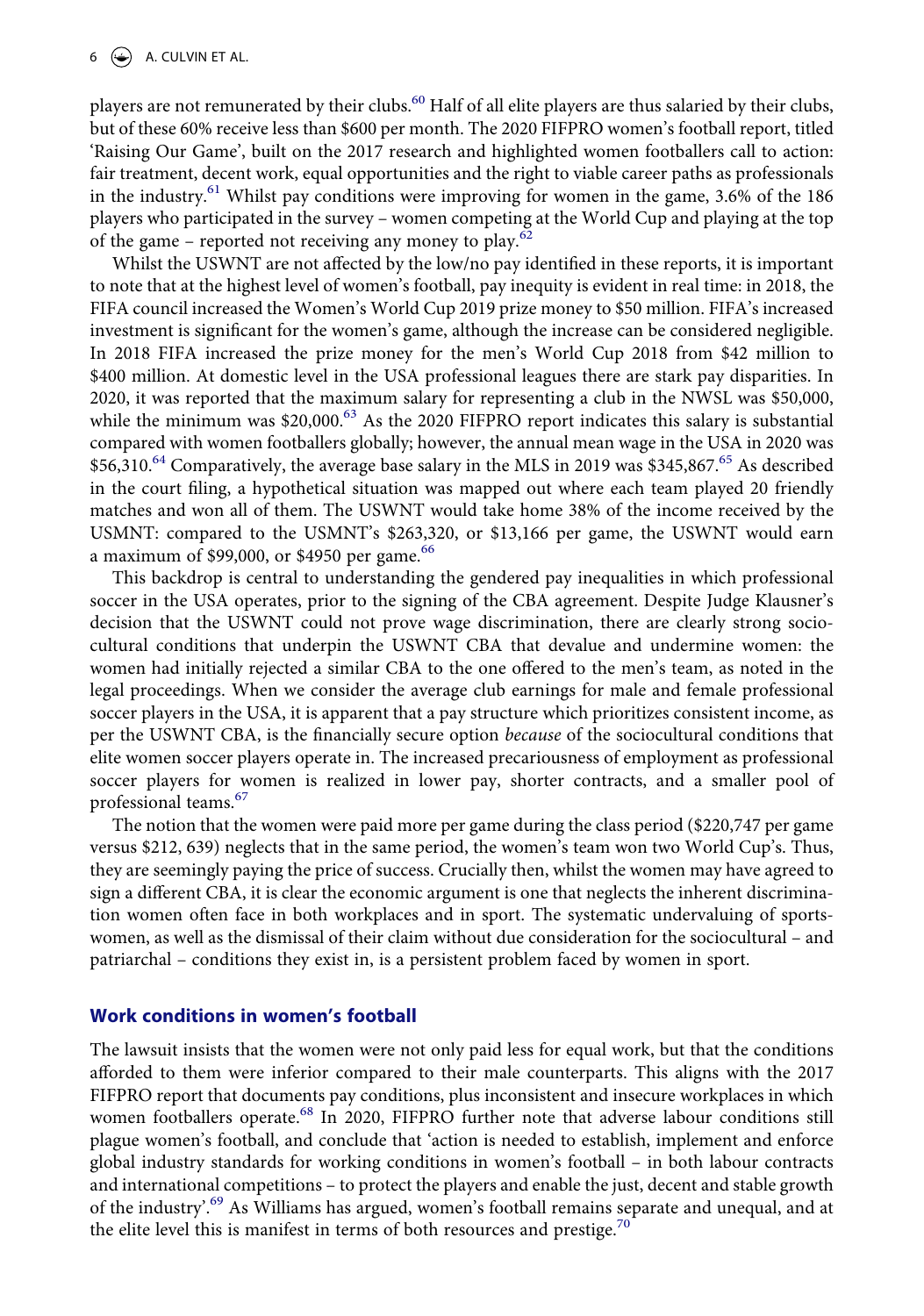Ambiguity exists between the growing professionalization of women's football and the precarious work conditions in which players operate.<sup>71</sup> The unpredictability associated with a career in football can be said to increase based on gender, as women's football is often considered a low priority for clubs and organizations in a profession that has devalued women for so long.<sup>72</sup> Whatever indices are considered outside of pay – including employment numbers and contractual status – women are faring worse than men.<sup> $\overline{73}$  $\overline{73}$  $\overline{73}$ </sup> Here, we consider the fringe benefits in the USWNT case such as maternity leave, childcare and health care. Fringe benefits are central when considering the workplace conditions for the USWNT, and women footballers more generally.

USWNT player Sydney Leroux stated she spent more in 2019 on childcare than she earned playing for her club, Orlando Pride in NWSL.[74](#page-10-48) Aside from economic remuneration it is increasingly clear players are expected to choose between motherhood and a professional soccer career as there is no guaranteed paid maternity leave.<sup>75</sup> This is often referred to as the 'motherhood penalty<sup>76</sup> Arguably, the problem is that sport as a career choice is based on a male model and practices are based on the prevailing notion that women's true calling is motherhood, whilst a man's men's role is to be providers, and women athletes have to juggle motherhood and sport.<sup>[77](#page-10-51)</sup> Childcare and maternity care are not the only work conditions that require attention. In the US Healthcare in inequality is on the rise.<sup>78</sup> The Affordable Care Act  $(2010)$  was introduced to address healthcare gaps for women and other minority groups. However, women still do not have access to affordable, equitable healthcare. Women are at a financial disadvantage due to greater healthcare needs such as reproductive care.<sup>79</sup> In the world of professional soccer, injury and threat of injury are routine.<sup>80</sup> Previous research suggests added threats to the careers of women athletes include increased likelihood to suffer an Anterior Cruciate Ligament (ACL) injury compared to men.<sup>81</sup> Concernedly, this means without appropriate and efficient healthcare for professional women soccer players, both injury and recovery poses a danger to their career.

Overall, it is critical to note that the USWNT gave up the right to equal pay by accepting the best collective bargaining agreement possible. This though was in response to the USSF not offering a CBA that provides equal pay conditions, demonstrating systematic gender discrimination.

#### **Concluding statements**

As Hutcherson noted, the USSF v. USWNT case is symbolic and its implications affect not only professional athletes, but many who are employed and rely on labour unions, CBAs and the like in the USA.<sup>82</sup> We conclude here that the symbolic meaning of the case will resonate across all of women's sport and beyond.

Women's status as athletes within professional sport is tenuous and precarious, and as we have evidenced here, this is prevalent in the biggest and most successful women's sport in the world.<sup>[83](#page-10-57)</sup> In addition, there is a narrative around women's elite sport that positions women as lucky, grateful and happy to be 'included'.<sup>84</sup> US professional women soccer players have been granted access and some freedom from sexist and discriminatory policies that previously governed the sport, much like Pavlidis has argued regarding the AFLW in Australia.<sup>85</sup> However, unlike the women Pavlidis was referring too, the USWNT challenged the expected orientation that professional sportswomen should show gratitude, 'for opportunities women have been "given" and for inequitable pay and conditions'[.86](#page-10-60) In so doing, they became the highest profile example of sportswomen challenging the system. However, for Masters, despite the case made by the USWNT, which 'should make for a perfect Equal Pay Act claim ... all signs point to a loss'.<sup>87</sup>

Regardless of the result, the implications of the USWNT simply bringing forward the case, and shifting the narrative around women's sport and pay, stretch far beyond the USWNT, soccer and perhaps beyond sport. As Masters notes, star player Megan Rapinoe questioned: how do we support not only athletes but women in general?<sup>88</sup> In Spain, La Primera División Femenina players went on strike at the end of 2019 regarding the pay and conditions. Following more than a year of negotiations, in February 2020 players signed a collective bargaining (CBA) agreement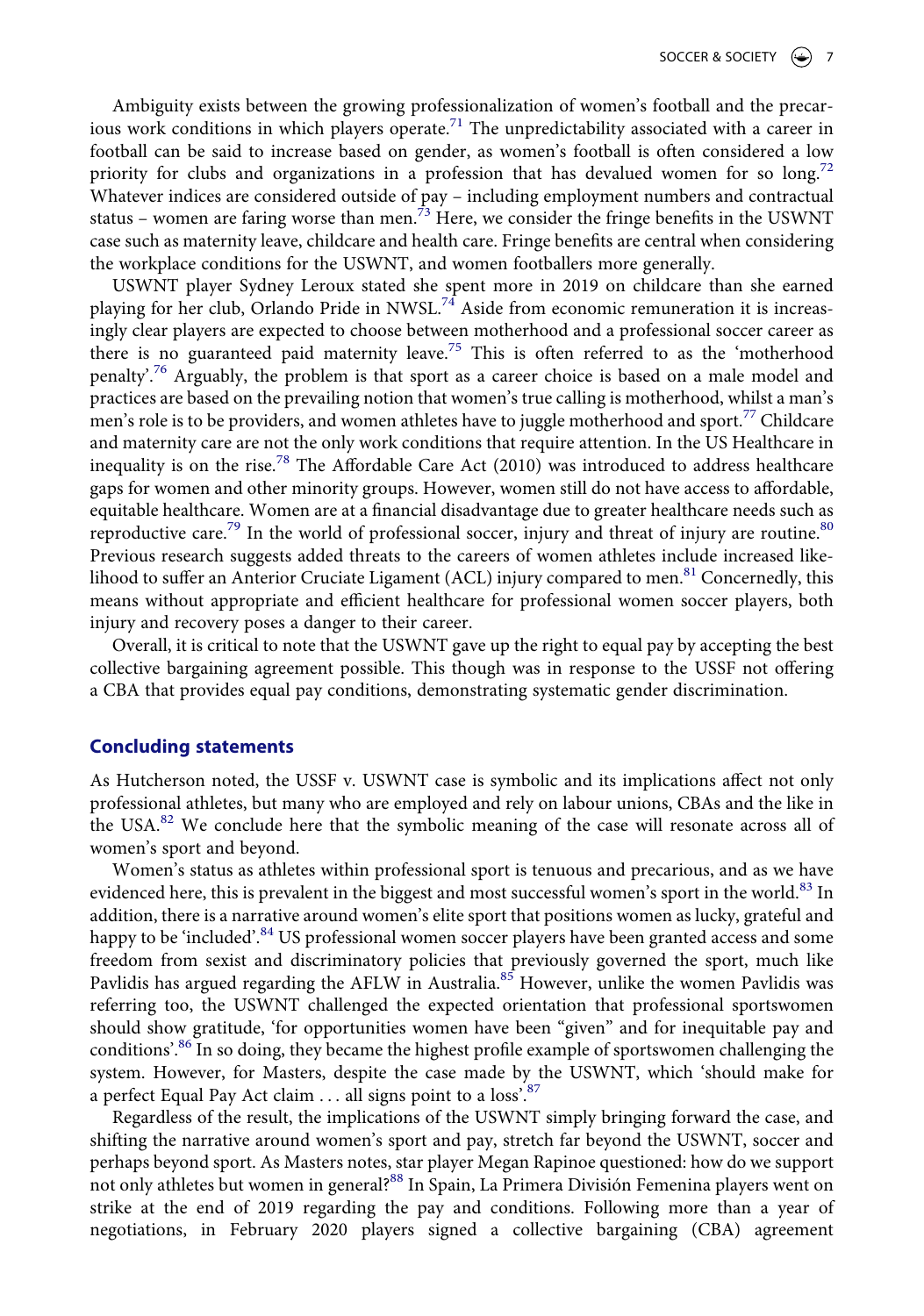guaranteeing a minimum of 16,000 Euros – per year – for full time players, and 12,000 Euros for part time (those who dedicate 75% or less of their working time in football), alongside holiday, maternity and injury pay.<sup>[89](#page-11-2)</sup> In January 2020, there was a renegotiation of the CBA in professional women's basketball in the USA, with the WNBA commissioner Cathy Engelbert proclaiming it a 'big bet on women'.<sup>[90](#page-11-3)</sup> The WNBA announced that the 8-year CBA demonstrated a 53% increase in total cash compensation (including base salary, additional performance bonuses and prize pools), with an average salary of \$130,000.<sup>[91](#page-11-4)</sup> Again, the proposed CBA did not just account for financial improvement, with travel and childcare benefits (full maternity pay, and a \$5000 annual childcare stipend) and expanded off-season career development opportunities included.

The USSF v USWNT dispute 'serves as a cautionary tale for future CBAs and contract negotia-tions within the labor context'.<sup>[92](#page-11-5)</sup> Writing in this context, Hutcherson notes that greater clarity on all terms of the agreement and the processes for grievances are necessary to prevent any confusion and escalation of the issue. Here, however, we contend that the dispute serves as a cautionary tale in a different way – to the patriarchal structures inherent in sport. Women will only continue to further assert that their worth within elite sports cultures is valued. A culture within sport that can demonstrate it values its athletes – men and women equally – is one that can have a significant positive impact on both sport and society. Pavlidis notes that women's entrée in professional contact sports as paid athletes is having affects beyond corporate profits, documenting huge increases in grassroots participation for girls and women.<sup>93</sup> This is something that was evidenced following the 2019 World Cup, with England's Football Association announcing an increase of 850,000 committed women and girls participating in football.<sup>94</sup> So whilst a careful balance must be managed – one that negotiates positive developments for women in sport alongside issues of gender equality – there remains a need to identify and strive for greater parity in the value attributed to, and conditions afforded to, elite female athletes as they pursue their athletic goals. Indeed, if we are to continue the momentum of women's football and moving forwards in reducing gender inequalities in a 'new age' of women's sport,<sup>95</sup> there is an urgent need for the most successful women's team in the world to achieve 'equal play, equal pay'.

#### **Notes**

- <span id="page-9-0"></span>1. Culvin, 'Football as work'.
- <span id="page-9-1"></span>2. FIFA, 'FIFA Women's World Cup'.
- <span id="page-9-2"></span>3. Clarkson et al, 'COVID-19 reflections'.
- <span id="page-9-3"></span>4. Havsy, 'National Women's Soccer League'.
- <span id="page-9-4"></span>5. ESPN, 'Coronavirus: FAWSL'.
- <span id="page-9-5"></span>6. Tomas et al, 'Special report'; Whyatt, 'Players demand reform'.
- <span id="page-9-6"></span>7. Hutcherson, 'Striker no striking!'.
- <span id="page-9-7"></span>8. Williams, 'A beautiful game'.
- <span id="page-9-8"></span>9. Myrdahl, 'Producing gender-normative spaces'.
- <span id="page-9-9"></span>10. Allison, 'Kicking center'.
- <span id="page-9-10"></span>11. Ibid.
- <span id="page-9-11"></span>12. Williams, 'A beautiful game'; Allison, 'Kicking center'.
- <span id="page-9-12"></span>13. Hutcherson, 'Striker no striking!'.
- <span id="page-9-13"></span>14. ESPN, 'USWNT lawsuit versus U.S Soccer explained'.
- <span id="page-9-14"></span>15. McCann, 'How USWNT's CBA'.
- <span id="page-9-15"></span>16. McCann, 'How USWNT's CBA'.
- <span id="page-9-16"></span>17. Fletcher and Yang, 'Updated USWNT lawsuit timeline'.
- <span id="page-9-17"></span>18. McElwee, 'Former USA goalkeeper'.
- <span id="page-9-18"></span>19. McCann, 'Key Elements in USWNT vs. U.S. Soccer'.
- <span id="page-9-19"></span>20. Federal Rules of Civil Procedure.
- <span id="page-9-20"></span>21. United states District Court, 'Economic expert damages report'.
- <span id="page-9-21"></span>22. United States District Court, Defendants memorandum.
- <span id="page-9-22"></span>23. Equal Pay Act, s206.
- <span id="page-9-23"></span>24. Civil Rights Act, s701(e).
- <span id="page-9-24"></span>25. Feldman, 'Collective bargaining'.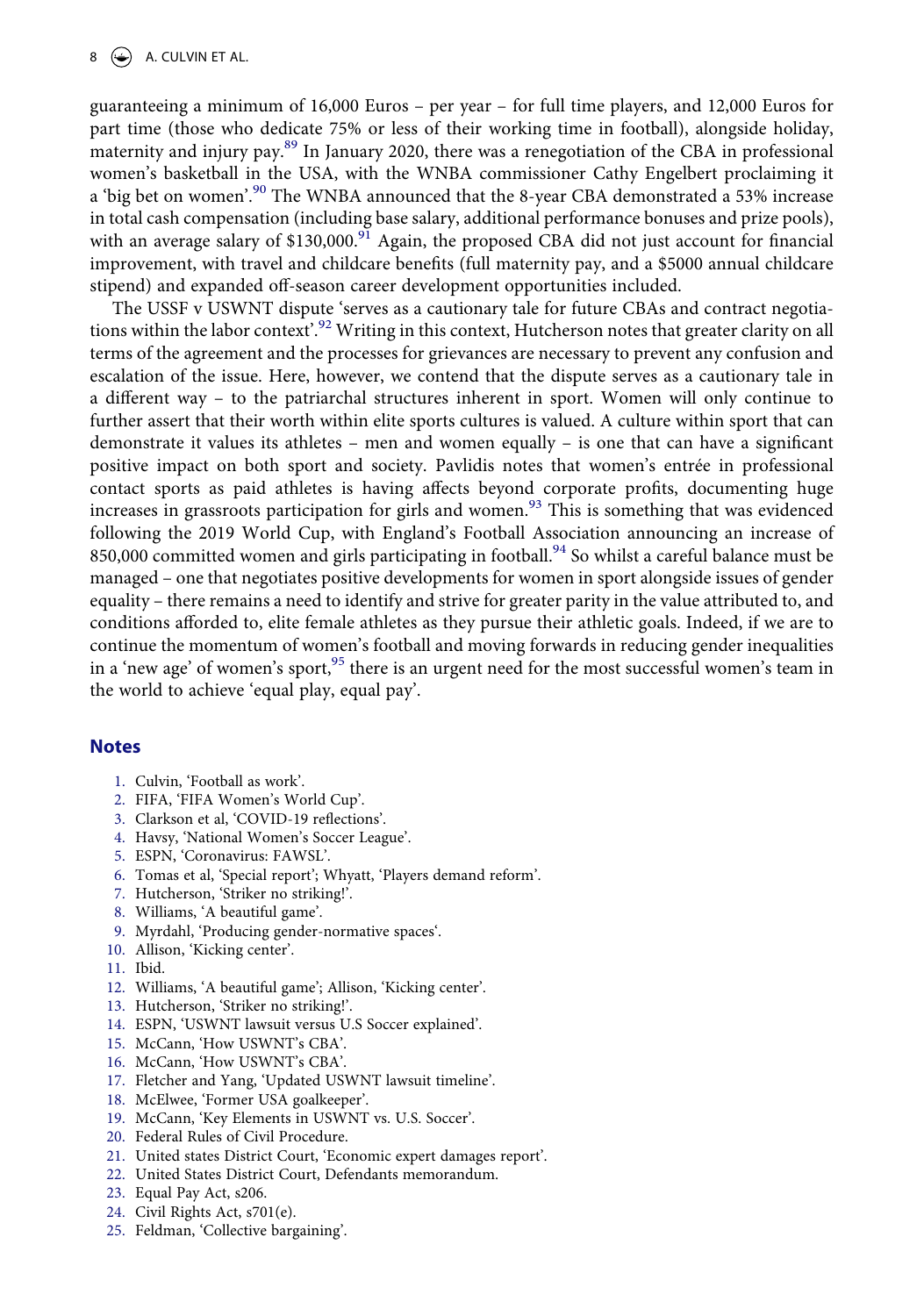- <span id="page-10-0"></span>26. Alex Morgan et al v USSF, 2.
- <span id="page-10-1"></span>27. Ibid.
- <span id="page-10-2"></span>28. Ibid, 3.
- <span id="page-10-3"></span>29. Ibid, 13.
- <span id="page-10-4"></span>30. Ibid,13.
- <span id="page-10-5"></span>31. Ibid, 14.
- <span id="page-10-6"></span>32. Ibid, 16.
- <span id="page-10-7"></span>33. United states District Court, 'Economic expert damages report', paragraph 15.
- <span id="page-10-8"></span>34. Ibid, 16.
- <span id="page-10-9"></span>35. Electronic Code of Civil Regulations, 'Meaning of wages'.
- <span id="page-10-10"></span>36. Ibid.
- <span id="page-10-11"></span>37. Alex Morgan et al v USSF, 17.
- <span id="page-10-12"></span>38. Ibid, 17.
- <span id="page-10-13"></span>39. Civil Rights Act, s701(e).
- <span id="page-10-14"></span>40. Alex Morgan et al v USSF, 22.
- <span id="page-10-15"></span>41. Ibid, 25-26.
- <span id="page-10-16"></span>42. Ibid, 25.
- <span id="page-10-17"></span>43. Ibid, 26.
- <span id="page-10-18"></span>44. Ibid, 26.
- <span id="page-10-19"></span>45. Ibid, 26.
- <span id="page-10-20"></span>46. Ibid, 29.
- <span id="page-10-21"></span>47. Ibid, 31.
- <span id="page-10-22"></span>48. Sky Sports, 'USA Women to appeal'.
- <span id="page-10-23"></span>49. Hess, 'US women's soccer games now generate more'.
- <span id="page-10-24"></span>50. Cordeiro, 'Open letter'.
- <span id="page-10-25"></span>51. Cordeiro, 'U.S. Women's National Team compensation'.
- <span id="page-10-26"></span>52. Theberge, 'A critique on critique'; Messner 'Sports and male domination'.
- <span id="page-10-27"></span>53. Allison, 'Kicking center'.
- <span id="page-10-28"></span>54. Theberge 'Toward a feminist alternative'.
- <span id="page-10-29"></span>55. Roderick, 'A very precarious profession'.
- <span id="page-10-30"></span>56. Culvin, 'Football as work'.
- <span id="page-10-31"></span>57. Kohe and Purdy, 'In protection of whose well-being'.
- <span id="page-10-32"></span>58. Wong, 'Going pro in sports'.
- <span id="page-10-33"></span>59. FIFPRO, 'Women's global employment'.
- <span id="page-10-34"></span>60. Ibid.
- <span id="page-10-35"></span>61. FIFPRO, 'Raising our game', 6.
- <span id="page-10-36"></span>62. Ibid.
- <span id="page-10-37"></span>63. Levine, 'NWSL announces new 2020 competition guidelines'.
- <span id="page-10-38"></span>64. U.S. Bureau of Labour Statistics, 'May 2020'.
- <span id="page-10-39"></span>65. Major League Soccer Players Association, 'Salary Guide'.
- <span id="page-10-40"></span>66. Glass, 'Jeffrey Kessler on the USWNT'.
- <span id="page-10-41"></span>67. Culvin 'Football as work'; Clarkson et al, 'COVID-19 Reflections'.
- <span id="page-10-42"></span>68. Culvin 'Football as work'; FIFPRO 'Global employment report'.
- <span id="page-10-43"></span>69. FIFPRO, 'Raising our game'.
- <span id="page-10-44"></span>70. Williams, 'A beautiful game'.
- <span id="page-10-45"></span>71. Culvin, 'Football as work'.
- <span id="page-10-46"></span>72. Ibid.
- <span id="page-10-47"></span>73. Conor, 'Gender and creative labour'.
- <span id="page-10-48"></span>74. LoRé, 'What the NWSL can learn'.
- <span id="page-10-49"></span>75. Ibid.
- <span id="page-10-50"></span>76. Magid, 'As professional sports come back'.
- <span id="page-10-51"></span>77. McGannon et al, 'Juggling motherhood'.
- <span id="page-10-52"></span>78. Dickman et al, 'Inequality and the health-care system'.
- <span id="page-10-53"></span>79. Ibid.
- <span id="page-10-54"></span>80. Roderick, 'Adding insult to injury'.
- <span id="page-10-55"></span>81. Ireland, 'The female ACL'.
- <span id="page-10-56"></span>82. Hutcherson, 'Striker no striking!'.
- <span id="page-10-57"></span>83. Pavlidis, 'Being grateful'.
- <span id="page-10-58"></span>84. Culvin 'Football as work'; Pavlidis, 'Being grateful'.
- <span id="page-10-59"></span>85. Pavlidis, 'Being grateful'.
- <span id="page-10-60"></span>86. Ibid, 6.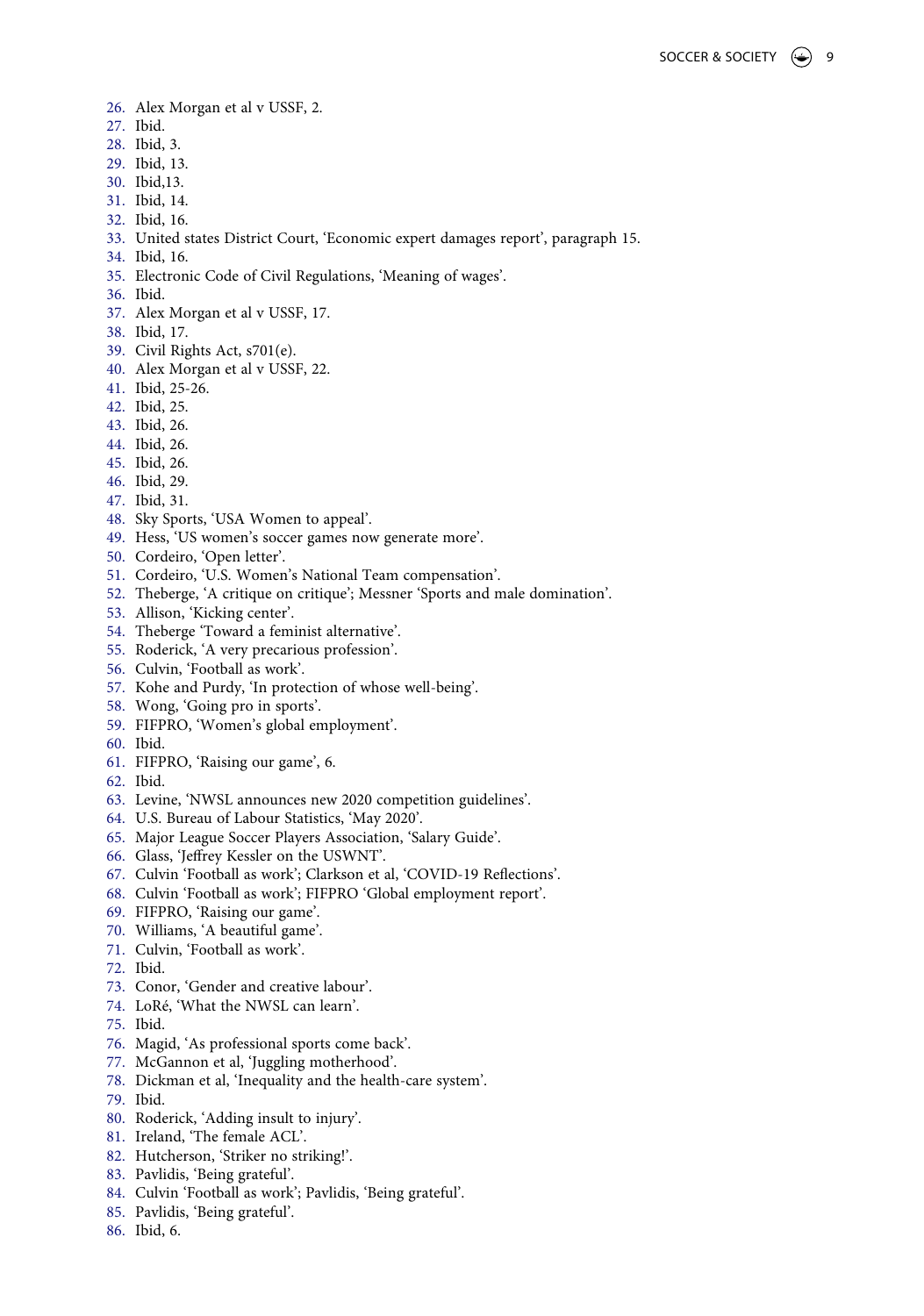10  $\left(\rightarrow\right)$  A. CULVIN ET AL.

- <span id="page-11-0"></span>87. Masters, 'Red card on wage discrimination'.
- <span id="page-11-1"></span>88. Ibid.
- <span id="page-11-2"></span>89. McElwee, 'Spanish women's footballers'.
- <span id="page-11-3"></span>90. Megdal, 'W.N.B.A makes "big bet on women"'.
- <span id="page-11-4"></span>91. WNBA, 'WNBA and WNBPA reach tentative agreement'.
- <span id="page-11-5"></span>92. Hutcherson, 'Strikers no striking!', 216.
- <span id="page-11-6"></span>93. Pavlidis, 'Being grateful'.
- <span id="page-11-7"></span>94. FA, 'England's World Cup success'.
- <span id="page-11-8"></span>95. Petty and Pope, 'A new age'.

#### **Acknowledgments**

The fourth author was supported by the Arts and Humanities Research Council [grant number AH/N004841/1].

#### **ORCID**

- A. Bowes **http://orcid.org/0000-0001-5635-106X**
- S. Pope http://orcid.org/0000-0002-0273-8493

#### **Bibliography**

- Allison, R. *Kicking Center: Gender and the Selling of Women's Professional Soccer*. New Brunswick: Rutgers University Press, 2018.
- Clarkson, B.G., A. Culvin, S. Pope, and K.D. Parry. 'Covid-19: Reflections on Threat and Uncertainty for the Future of Elite Women's Football in England'. *Managing Sport and Leisure* (2020): 1–12. doi:[10.1080/23750472.2020.1766377](https://doi.org/10.1080/23750472.2020.1766377).
- Conor, B., R. Gill, and S. Taylor. 'Gender and Creative Labour'. *The Sociological Review* 63, no. 1\_suppl (2015): 1–22. doi:[10.1111/1467-954X.12237.](https://doi.org/10.1111/1467-954X.12237)
- Cook, F. *Expert Economic Damages Report of Finnie B. Cook, PhD*.
- Cordeiro, C. 'Open Letter to Our Membership from U.S. Soccer President Carlos Cordeiro'. *USSF*. 29 Jul 2019a. <https://twitter.com/CACSoccer/status/1155951850685755394/photo/1>
- Cordeiro, C. 'U.S. Womens National Team Compensation & U.S. Soccer Investments in Women's Soccer'. *USSF*. 29 July 2019b. <https://twitter.com/CACSoccer/status/1155951910760796166/photo/1>
- Culvin, A. Football as work: The new realities of professional women footballers in England. (Doctoral thesis). University of Central Lancashire. 2019. [http://clok.uclan.ac.uk/29714/1/2971420Culvin20Alexandra20Final20e-](http://clok.uclan.ac.uk/29714/1/2971420Culvin20Alexandra20Final20e-Thesis2028Master20Copy29.pdf)[Thesis2028Master20Copy29.pdf](http://clok.uclan.ac.uk/29714/1/2971420Culvin20Alexandra20Final20e-Thesis2028Master20Copy29.pdf)
- Dickman, S.L., D.U. Himmelstein, and S. Woolhandler. 'Inequality and the Health-care System in the USA'. *The Lancet* 389, no. 10077 (2017): 1431–1441. doi:[10/1016/S0140-6736\(17\)30398-7.](https://doi.org/10/1016/S0140-6736(17)30398-7)
- Electronic Code of Civil Regulations. Regulations Relating to Labor, the Equal Pay Act, "Meaning of Wages", Chapter 29, s1620.10, 1 July 1988. [https://www.govinfo.gov/app/details/CFR-1998-title29-vol4/CFR-1998-title29](https://www.govinfo.gov/app/details/CFR-1998-title29-vol4/CFR-1998-title29-vol4-part1620/context) [vol4-part1620/context](https://www.govinfo.gov/app/details/CFR-1998-title29-vol4/CFR-1998-title29-vol4-part1620/context)
- ESPN. Coronavirus: FA Women's Super League and Championship Cancelled. *ESPN*, 25 May 2020a, [https://www.](https://www.espn.co.uk/football/fa-womens-super-league/story/4096125/coronavirus-fa-womens-super-league-and-championship-cancelled) [espn.co.uk/football/fa-womens-super-league/story/4096125/coronavirus-fa-womens-super-league-and](https://www.espn.co.uk/football/fa-womens-super-league/story/4096125/coronavirus-fa-womens-super-league-and-championship-cancelled)[championship-cancelled](https://www.espn.co.uk/football/fa-womens-super-league/story/4096125/coronavirus-fa-womens-super-league-and-championship-cancelled)
- ESPN. USWNT Lawsuit versus U.S Soccer Explained: Defining the Pay Gaps, What's at Stake for Both Sides, *ESPN*¸ 3 Jun 2020b, [https://www.espn.com/soccer/united-states-usaw/story/4071258/uswnt-lawsuit-versus-us-soccer](https://www.espn.com/soccer/united-states-usaw/story/4071258/uswnt-lawsuit-versus-us-soccer-explained-defining-the-pay-gapswhats-at-stake-for-both-sides/)[explained-defining-the-pay-gapswhats-at-stake-for-both-sides/](https://www.espn.com/soccer/united-states-usaw/story/4071258/uswnt-lawsuit-versus-us-soccer-explained-defining-the-pay-gapswhats-at-stake-for-both-sides/)
- Federal Rules of Civil Procedure. Motion for Summary Judgment, Rule 56(a), 1 December 2018, [https://www.](https://www.uscourts.gov/sites/default/files/cv_rules_eff._dec._1_2018_0.pdf) [uscourts.gov/sites/default/files/cv\\_rules\\_eff.\\_dec.\\_1\\_2018\\_0.pdf](https://www.uscourts.gov/sites/default/files/cv_rules_eff._dec._1_2018_0.pdf)
- Feldman, G. 'Collective Bargaining in Professional Sports: The Duel between Players and Owners and Labour Law and Antitrust Law', in *The Oxford Handbook of American Sports Law*, ed. M. McCann, 209–224. Oxford: Oxford University Press, 2018.
- FIFA. FIFA Women's World Cup 2019TM Watched by More than 1 Billion. 18 Oct 2019, [https://www.fifa.com/](https://www.fifa.com/womensworldcup/news/fifa-women-s-world-cup-2019tm-watched-by-more-than-1-billion#:~:text=FIFA%20Women%2019s%20World%20Cup%202019%E2%84%A2%20watched%20by%20more%20than%201%20billion,-18%20Oct%202019%26text=A%20combined%201.12%20billion%20viewers,record%20audience%20for%20the%20competition) [womensworldcup/news/fifa-women-s-world-cup-2019tm-watched-by-more-than-1-billion#:~:text=FIFA%](https://www.fifa.com/womensworldcup/news/fifa-women-s-world-cup-2019tm-watched-by-more-than-1-billion#:~:text=FIFA%20Women%2019s%20World%20Cup%202019%E2%84%A2%20watched%20by%20more%20than%201%20billion,-18%20Oct%202019%26text=A%20combined%201.12%20billion%20viewers,record%20audience%20for%20the%20competition) [20Women's%20World%20Cup%202019%E2%84%A2%20watched%20by%20more%20than%201%20billion,-](https://www.fifa.com/womensworldcup/news/fifa-women-s-world-cup-2019tm-watched-by-more-than-1-billion#:~:text=FIFA%20Women%2019s%20World%20Cup%202019%E2%84%A2%20watched%20by%20more%20than%201%20billion,-18%20Oct%202019%26text=A%20combined%201.12%20billion%20viewers,record%20audience%20for%20the%20competition) [18%20Oct%202019&text=A%20combined%201.12%20billion%20viewers,record%20audience%20for%20the%](https://www.fifa.com/womensworldcup/news/fifa-women-s-world-cup-2019tm-watched-by-more-than-1-billion#:~:text=FIFA%20Women%2019s%20World%20Cup%202019%E2%84%A2%20watched%20by%20more%20than%201%20billion,-18%20Oct%202019%26text=A%20combined%201.12%20billion%20viewers,record%20audience%20for%20the%20competition) [20competition](https://www.fifa.com/womensworldcup/news/fifa-women-s-world-cup-2019tm-watched-by-more-than-1-billion#:~:text=FIFA%20Women%2019s%20World%20Cup%202019%E2%84%A2%20watched%20by%20more%20than%201%20billion,-18%20Oct%202019%26text=A%20combined%201.12%20billion%20viewers,record%20audience%20for%20the%20competition) .
- FIFPRO. Global Employment Report: Working Coniditons in Professional Women's Football. 2017. [https://www.](https://www.fifpro.org/en/industry/women-s-global-employment-report/) [fifpro.org/en/industry/women-s-global-employment-report/](https://www.fifpro.org/en/industry/women-s-global-employment-report/)
- FIFPRO. Raising Our Game. 2020. [https://www.fifpro.org/media/vd1pbtbj/fifpro-womens-report\\_eng-lowres.pdf/](https://www.fifpro.org/media/vd1pbtbj/fifpro-womens-report_eng-lowres.pdf/)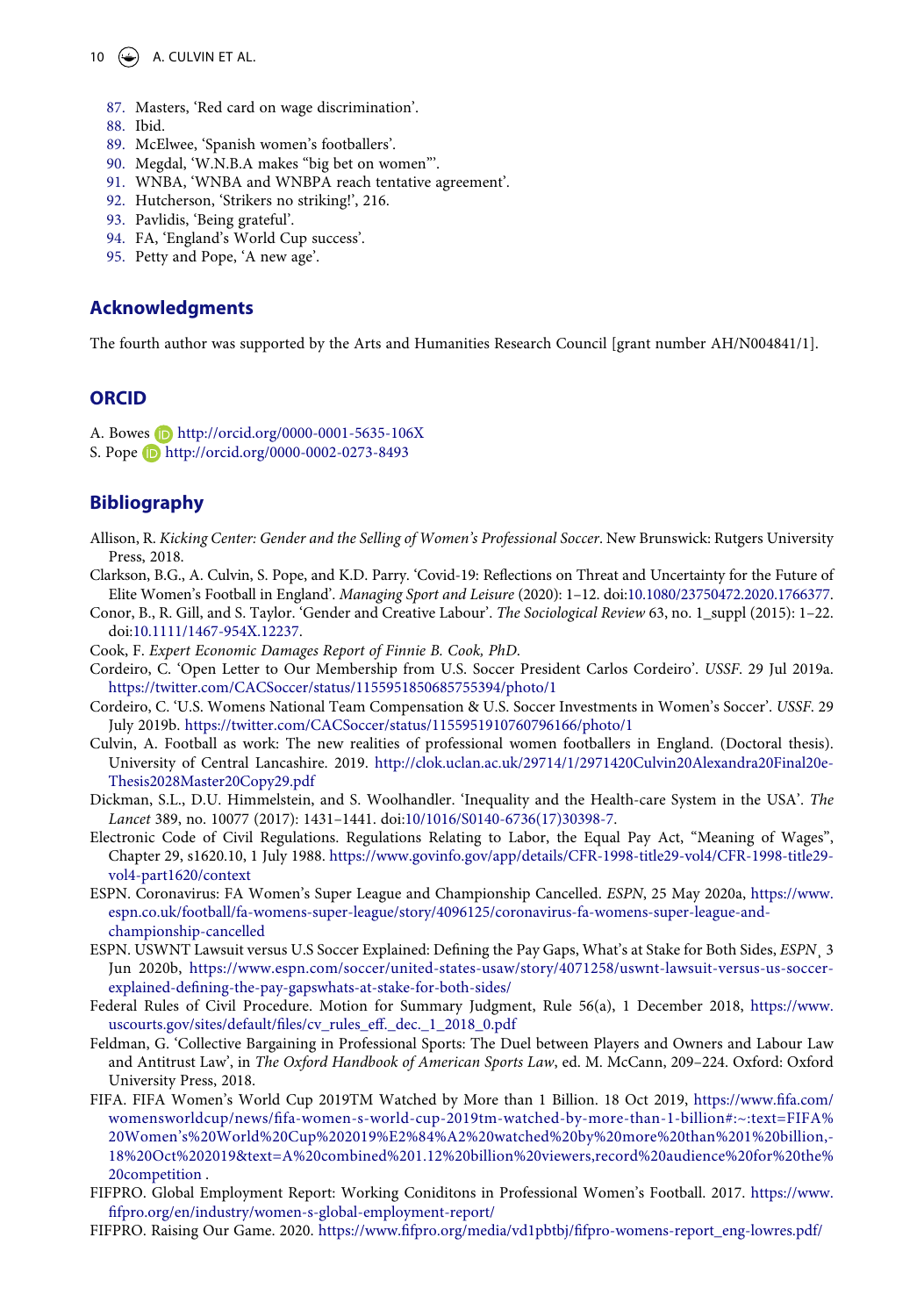- Fletcher, J., and S. Yang. 'The Complete and Updated USWNT Lawsuit Timeline'. *SB Nation*, 3 Feb 2017, [https://](https://www.starsandstripesfc.com/2017/2/3/14498152/complete-updated-uswnt-ussf-cba-negotiation-timeline) [www.starsandstripesfc.com/2017/2/3/14498152/complete-updated-uswnt-ussf-cba-negotiation-timeline](https://www.starsandstripesfc.com/2017/2/3/14498152/complete-updated-uswnt-ussf-cba-negotiation-timeline)
- Football Association. England's World Cup Success Inspires Growth in Women's Football Participation, 5 Nov 2019 [http://www.thefa.com/news/2019/nov/05/womens-participation-growth-world-cup-051119#:~:text=England's%](http://www.thefa.com/news/2019/nov/05/womens-participation-growth-world-cup-051119#:~:text=England%2019s%20World%20Cup%20success%20inspires%20growth%20in%20women%2019s%20football%20participation%26text=England%2019s%20success%20at%20the%202019,in%20England%20now%20play%20football) [20World%20Cup%20success%20inspires%20growth%20in%20women's%20football%20participation&text=](http://www.thefa.com/news/2019/nov/05/womens-participation-growth-world-cup-051119#:~:text=England%2019s%20World%20Cup%20success%20inspires%20growth%20in%20women%2019s%20football%20participation%26text=England%2019s%20success%20at%20the%202019,in%20England%20now%20play%20football) [England's%20success%20at%20the%202019,in%20England%20now%20play%20football](http://www.thefa.com/news/2019/nov/05/womens-participation-growth-world-cup-051119#:~:text=England%2019s%20World%20Cup%20success%20inspires%20growth%20in%20women%2019s%20football%20participation%26text=England%2019s%20success%20at%20the%202019,in%20England%20now%20play%20football) .
- Glass, A. 'Jeffrey Kessler on the USWNT and Their Fight for Equal Pay'. *Forbes*, 1 Oct 2019, [https://www.forbes.com/](https://www.forbes.com/sites/alanaglass/2019/10/01/jeffrey-kessler-uswnt-and-their-fight-for-equal-pay/#22b5cd7cd78b) [sites/alanaglass/2019/10/01/jeffrey-kessler-uswnt-and-their-fight-for-equal-pay/#22b5cd7cd78b](https://www.forbes.com/sites/alanaglass/2019/10/01/jeffrey-kessler-uswnt-and-their-fight-for-equal-pay/#22b5cd7cd78b)
- Havsy, J. 'National Women's Soccer League to Host Tournament in Utah'. *USA Today*, 27 May 2020, [https://eu.](https://eu.usatoday.com/story/sports/soccer/2020/05/27/national-womens-soccer-league-to-host-tournament-in-utah/5265386002/) [usatoday.com/story/sports/soccer/2020/05/27/national-womens-soccer-league-to-host-tournament-in-utah](https://eu.usatoday.com/story/sports/soccer/2020/05/27/national-womens-soccer-league-to-host-tournament-in-utah/5265386002/) [/5265386002/](https://eu.usatoday.com/story/sports/soccer/2020/05/27/national-womens-soccer-league-to-host-tournament-in-utah/5265386002/)
- Hess, A.J. 'US Women's Soccer Games Now Generate More Revenue than Men's But the Players Still Earn Less'. *CNBC*, 19 Jun 2019, [https://www.cnbc.com/2019/06/19/us-womens-soccer-games-now-generate-more-revenue](https://www.cnbc.com/2019/06/19/us-womens-soccer-games-now-generate-more-revenue-than-mens.html)[than-mens.html](https://www.cnbc.com/2019/06/19/us-womens-soccer-games-now-generate-more-revenue-than-mens.html)
- Hutcherson, D. 'Striker No Striking! U.S. Soccer Federation Inc. V. U.S. Women's National Soccer Team Players Ass'n: A Clearance in the Courtroom'. *Sports Lawyers Journal* 26 (2019): 109–139.
- Ireland, M.L. 'The Female ACL: Why Is It More Prone to Injury?'. *Orthopedic Clinics* 33, no. 4 (2002): 637–651. 10.1016/S0972-978X(16)00023–4.
- Kohe, G.Z., and L.G. Purdy. 'In Protection of Whose "Wellbeing?" Considerations of "Clauses and A/effects" in Athlete Contracts'. *Journal of Sport and Social Issues* 40, no. 3 (2016): 218–236. doi:[10.1177/0193723516633269](https://doi.org/10.1177/0193723516633269).
- Levine, M. 'NWSL Announces New 2020 Compensation Guidelines'. *NWSLSoccer.com*, 1 Nov 2019, [https://www.](https://www.nwslsoccer.com/news/article/nwsl-announces-new-2020-compensation-guidelines) [nwslsoccer.com/news/article/nwsl-announces-new-2020-compensation-guidelines](https://www.nwslsoccer.com/news/article/nwsl-announces-new-2020-compensation-guidelines)
- LoRé, M. 'What the NWSL Can Learn from the WNBA's New Collective Bargaining Agreement'. *Forbes*, 25 Feb 2020 [https://www.forbes.com/sites/michaellore/2020/02/25/what-the-nwsl-can-learn-from-the-wnbas-new-collective](https://www.forbes.com/sites/michaellore/2020/02/25/what-the-nwsl-can-learn-from-the-wnbas-new-collective-bargaining-agreement/#4c770b853d89/)[bargaining-agreement/#4c770b853d89/](https://www.forbes.com/sites/michaellore/2020/02/25/what-the-nwsl-can-learn-from-the-wnbas-new-collective-bargaining-agreement/#4c770b853d89/)
- Magid, J.M. 'As Professional Sports Come Back, Members of the US Women's Soccer Team are Still Paid Less than the Men's'. *The Conversation*, 29 June 2020, [https://theconversation.com/as-professional-sports-come-back](https://theconversation.com/as-professional-sports-come-back-members-of-the-us-womens-soccer-team-are-still-paid-less-than-the-mens-139453)[members-of-the-us-womens-soccer-team-are-still-paid-less-than-the-mens-139453](https://theconversation.com/as-professional-sports-come-back-members-of-the-us-womens-soccer-team-are-still-paid-less-than-the-mens-139453)
- Major League Soccer Players Association. Salary Guide. 13 Sept 2019, <https://mlsplayers.org/resources/salary-guide>
- Masters, H.L.E. 'Red Card on Wage Discrimination: US Soccer Pay Disparity Highlights Inadequacy of the Equal Pay Act'. *Vanderbilt Journal of Entertainment & Technology Law* 22, no. 4 (2020): 895–922.
- McCann, M. 'How USWNT's CBA, EEOC Impact New Equal Pay Lawsuit'. *Sports Illustrated*, 8 Mar 2019, [https://](https://www.si.com/soccer/2019/03/08/uswnt-lawsuit-us-soccer-equal-pay-cba-eeoc-gender-discrimination) [www.si.com/soccer/2019/03/08/uswnt-lawsuit-us-soccer-equal-pay-cba-eeoc-gender-discrimination](https://www.si.com/soccer/2019/03/08/uswnt-lawsuit-us-soccer-equal-pay-cba-eeoc-gender-discrimination)
- McCann, M. 'Key Elements in USWNT Vs. U.S. Socer: 2021 CBA Talks, the Hope Solo Case and More'. *Sports Illustrated*, 11 May 2020, [https://www.si.com/soccer/2020/05/11/uswnt-lawsuit-trial-appeal-hope-solo-case-cba](https://www.si.com/soccer/2020/05/11/uswnt-lawsuit-trial-appeal-hope-solo-case-cba-us-soccer)[us-soccer](https://www.si.com/soccer/2020/05/11/uswnt-lawsuit-trial-appeal-hope-solo-case-cba-us-soccer)
- McElwee, M. 'Spanish Women's Footballers Secure Historic League-wide Contracts following Strike'. *The Telegraph*, 19 Feb 2020, [https://www.telegraph.co.uk/womens-sport/2020/02/19/spanish-womens-footballers-secure-historic](https://www.telegraph.co.uk/womens-sport/2020/02/19/spanish-womens-footballers-secure-historic-league-wide-contracts/) [-league-wide-contracts/](https://www.telegraph.co.uk/womens-sport/2020/02/19/spanish-womens-footballers-secure-historic-league-wide-contracts/)
- McElwee, M. 'Former USA Goalkeeper Hits Out at Current Side and Says 'We Have to Stand up Together and Be Strong and Make Sacrifices'. *The Telegraph*, 13 Jan 2021, [https://www.telegraph.co.uk/football/2021/01/13/hope](https://www.telegraph.co.uk/football/2021/01/13/hope-solo-accuses-us-womens-national-team-not-enough-fight-equal/)[solo-accuses-us-womens-national-team-not-enough-fight-equal/](https://www.telegraph.co.uk/football/2021/01/13/hope-solo-accuses-us-womens-national-team-not-enough-fight-equal/)
- McGannon, K.R., J. McMahon, and C.A. Gonsalves. 'Juggling Motherhood and Sport: A Qualitative Study of the Negotiation of Competitive Recreational Athlete Mother Identities'. *Psychology of Sport and Exercise* 36 (2018): 41–49. doi:[10.1016/j.psychsport.2018.01.008](https://doi.org/10.1016/j.psychsport.2018.01.008).
- Megdal. 'W.N.B.A Makes "Big Bet on Women" with a New Contract'. *The New York Times*, 14 Jan 2020, [https://www.](https://www.nytimes.com/2020/01/14/sports/basketball/wnba-contract-collective-bargaining-agreement.html) [nytimes.com/2020/01/14/sports/basketball/wnba-contract-collective-bargaining-agreement.html](https://www.nytimes.com/2020/01/14/sports/basketball/wnba-contract-collective-bargaining-agreement.html)
- Messner, M.A. 'Sports and Male Domination: The Female Athlete as Contested Ideological Terrain'. *Sociology of Sport Journal* 5, no. 3 (1988): 197–211. doi:[10.1123/ssj.5.3.197.](https://doi.org/10.1123/ssj.5.3.197)
- Myrdahl, T.M. 'Producing Gender-normative Spaces in U.S Women's Professional Soccer', in *Stadium Worlds: Football, Space and the Built Environment*, ed. S. Frank and S. Steets, 195–212. London: Routledge, 2010.
- Pavlidis, A. 'Being Grateful: Materalising 'Success' in Women's Contact Sport'. *Emotion, Space and Society* 35 (2020): 1–6. doi:[10.1016/j.emospa.2020.100673](https://doi.org/10.1016/j.emospa.2020.100673).
- Petty, K., and S. Pope. 'A New Age for Media Coverage of Women's Sport? An Analysis of English Media Coverage of the 2015 FIFA Women's World Cup'. *Sociology* 53, no. 3 (2019): 486–502. doi:[10.1177/0038038518797505.](https://doi.org/10.1177/0038038518797505)
- Roderick, M. 'A Very Precarious Profession: Uncertainty in the Working Lives of Professional Footballers'. *Work, Employment and Society* 20, no. 2 (2006a): 245–265. doi:[10.1177/0950017006064113](https://doi.org/10.1177/0950017006064113).
- Roderick, M. 'Adding Insult to Injury: Workplace Injury in English Professional Football'. *Sociology of Health and Illness* 28, no. 1 (2006b): 76–97. doi:[10.1111/j.1467-9566.2006.00483.x.](https://doi.org/10.1111/j.1467-9566.2006.00483.x)